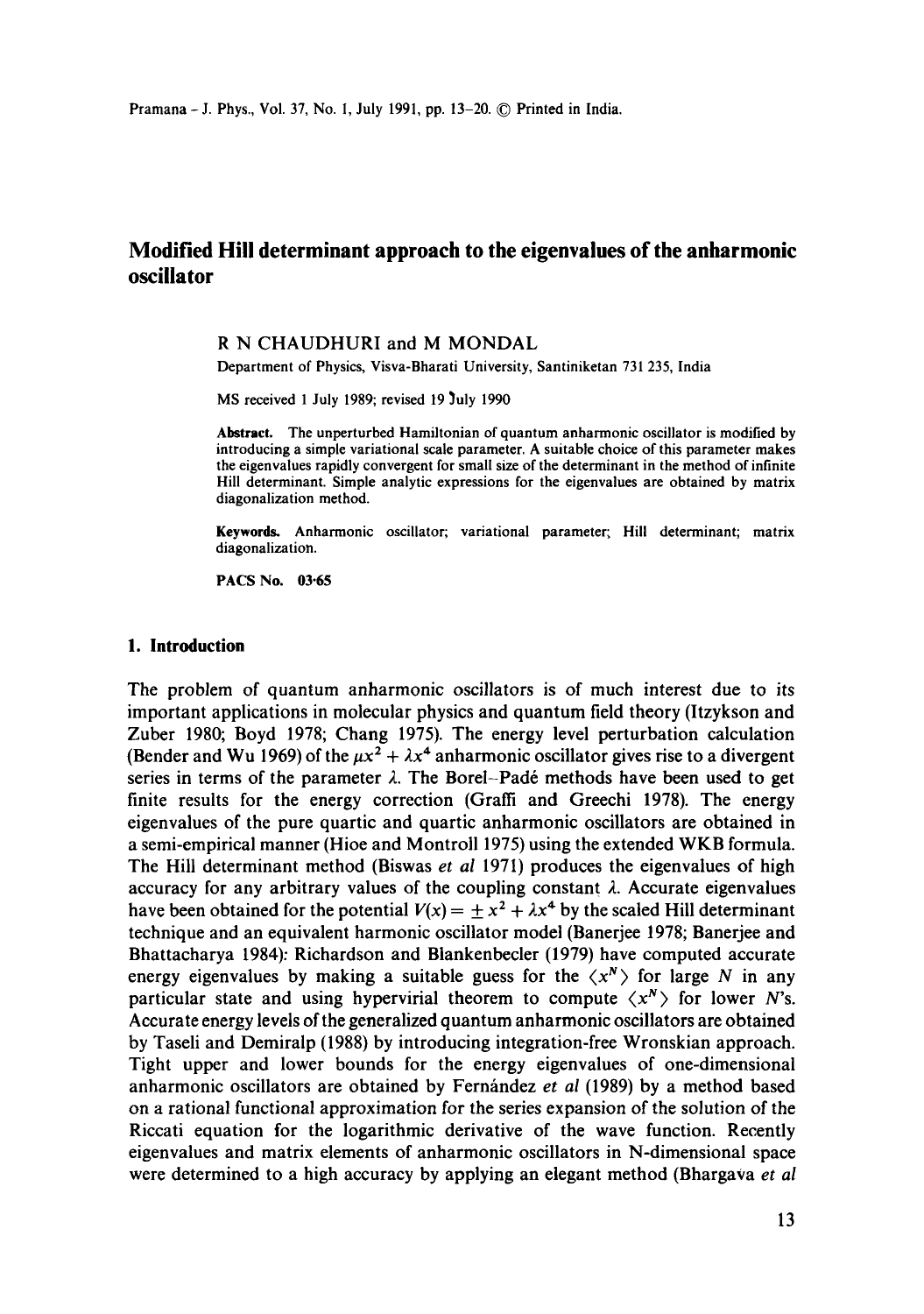1989a, b) for determining the eigenvalues and eigenvectors of real symmetric para-p diagonal matrices. In this method the matrix is broken up into many blocks and algebraic operations including inversions are performed on these blocks.

Although different non-perturbative techniques produce the eigenenergies of the anharmonic oscillators to high accuracy, some kind of perturbation theory is in use for a long time. Hsue and Chern (1984) developed an elegant method to determine the accurate energy eigenvalues for the anharmonic oscillator using coherent state ansatz. Recently Patnaik (1986) developed a perturbation theory for an anharmonic oscillator by suitable modification of the results of Hsue and Chern (1984). The anharmonic oscillators confined in a box have been studied by convergent power series (Chaudhuri and Mukherjee 1984, 1985) and it has been shown that the lower order eigenvalues tend rapidly to the values of the unbounded oscillator as the box is made of larger length.

The linearization technique of random phase approximation (Rowe 1970) has been applied by Ullah (1985) to obtain a modified perturbation series. Feranchuk and Komarov (1982) solved the anharmonic oscillator problem using variational plus perturbation procedure. Here we solve the same problem by simply adding and subtracting a harmonic term to the Hamiltonian and thus modifying the unperturbed Hamiltonian to a slightly different form. By varying the coupling of this harmonic term we obtain a simple accurate expression for the ground state energy of the anharmonic oscillator  $\mu x^2 + \lambda x^4$ , which is analogous to that obtained by Hsue and Chern (1984) using coherent state ansatz.

Killingbeck (1981) introduced a variational parameter in the exponential convergence factor of the wave function of the anharmonic oscillator and showed by the process of computation that the Hill determinant method of Biswas *et al* (1971) without the variational parameter improved remarkably when the parameter was properly adjusted. Here we have given an analytic expression for the proper choice of this parameter and have obtained eigenvalues quite accurately with a determinant of small size.

Following the method of Hsue and Chern (1984) we construct the matrix element  $H_{mn} = \langle m|H|n \rangle$  of the Hamiltonian H and diagonalize the truncated matrix for  $m, n, \leq N$ . By diagonalizing a 5 × 5 matrix we obtain analytic expressions for the ground state and two excited stales of the anharmonic oscillators, which give remarkably good results.

## **2. Formulation**

The Hamiltonian of the anharmonic oscillator

$$
H = -(d^2/dx^2) + \mu x^2 + \lambda x^4, \quad \lambda > 0 \tag{1}
$$

is modified by adding and subtracting the harmonic term  $\beta x^2$  to it which is then expressed in terms of creation and annihilation operators.

$$
H = (a^{\dagger} a + \frac{1}{2})\omega + \frac{\lambda}{\omega^2} (a^{\dagger} + a)^4 - \frac{\beta}{\omega} (a^{\dagger} + a)^2
$$
 (2)

where

$$
\omega = 2(\mu + \beta)^{\frac{1}{2}}.\tag{3}
$$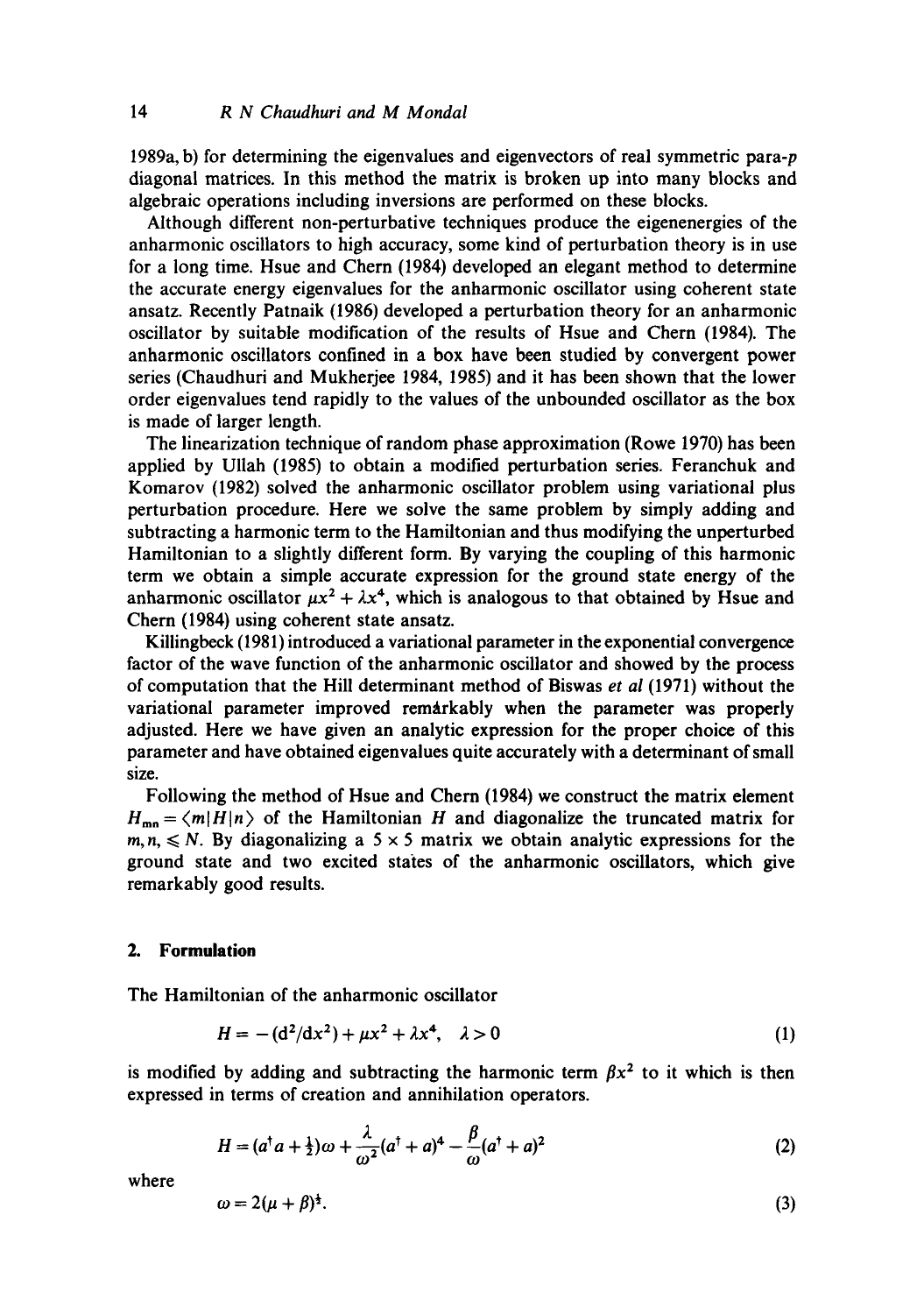By using the commutation  $[a, a^{\dagger}] = 1$  we express H in the following form

$$
H = E_0 + a^\dagger a \left( \omega + \frac{12\lambda}{\omega^2} - \frac{2\beta}{\omega} \right) + (a^{\dagger 2} + a^2) \left( \frac{6\lambda}{\omega^2} - \frac{\beta}{\omega} \right)
$$

$$
+ \frac{\lambda}{\omega^2} (a^{\dagger 4} + 4a^{\dagger 3} a + 6a^{\dagger 2} a^2 + 4a^\dagger a^3 + a^4)
$$
(4)

where

$$
E_0 = \frac{1}{4}\omega + 3\lambda/\omega^2 + \mu/\omega. \tag{5}
$$

The parameter  $\beta$  or  $\omega$  is fixed by variational principle so that the energy  $E_0$  acquires its minimum value. This yields

$$
\omega^3 - 4\mu\omega - 24\lambda = 0\tag{6}
$$

which can be solved easily by Cardon's method. Equation (5) gives the energy eigenvalues of the ground state with errors less than  $2\frac{9}{6}$  for the entire range of  $\lambda$  values.

It may be noticed that (6) also guarantees that the coefficients of  $a^2$  and  $a^{\dagger 2}$  in H(4) are zero, which also sets the matrix element of H between  $\psi_0$  and  $\psi_2$  to zero. This procedure has been adopted in nuclear physics (Nesbet 1955) for a long time to find the most effective Hamiltonian. The Hamiltonian (2) now takes the form

$$
H = H_0 + H'
$$
 (7)

with

$$
H_0 = E_0 + \omega a^\dagger a + \frac{6\lambda}{\omega^2} a^{\dagger 2} a^2 \tag{8}
$$

$$
H' = \frac{\lambda}{\omega^2} (a^{\dagger 4} + 4a^{\dagger 3} a + 4a^{\dagger} a^3 + a^4).
$$
 (9)

According to Patnaik (1986) perturbation theory is applicable to the Hamiltonian (7) with  $H_0$  as the unperturbed Hamiltonian and H' as the perturbation term.

# **3. Hill determinant approach**

If we expand the wave function  $\psi$  in terms of the orthonormal basis vectors  $|m\rangle$  as

$$
\psi = \sum_{m=0}^{\infty} A_m |m\rangle \tag{10}
$$

and use the equation  $H\psi = E\psi$ , we get the following recurrence relations satisfied by  $A_m$ 

$$
P_m A_{m-4} + Q_m A_{m-2} + R_m A_m + S_m A_{m+2} + T_m A_{m+4} = 0 \tag{11}
$$

where

$$
P_m = \frac{\lambda}{\omega^2} [m(m-1)(m-2)(m-3)]^{\frac{1}{2}}
$$
 (12a)

$$
Q_m = \frac{4\lambda}{\omega^2} (m-2) [m(m-1)]^{\frac{1}{2}}
$$
 (12b)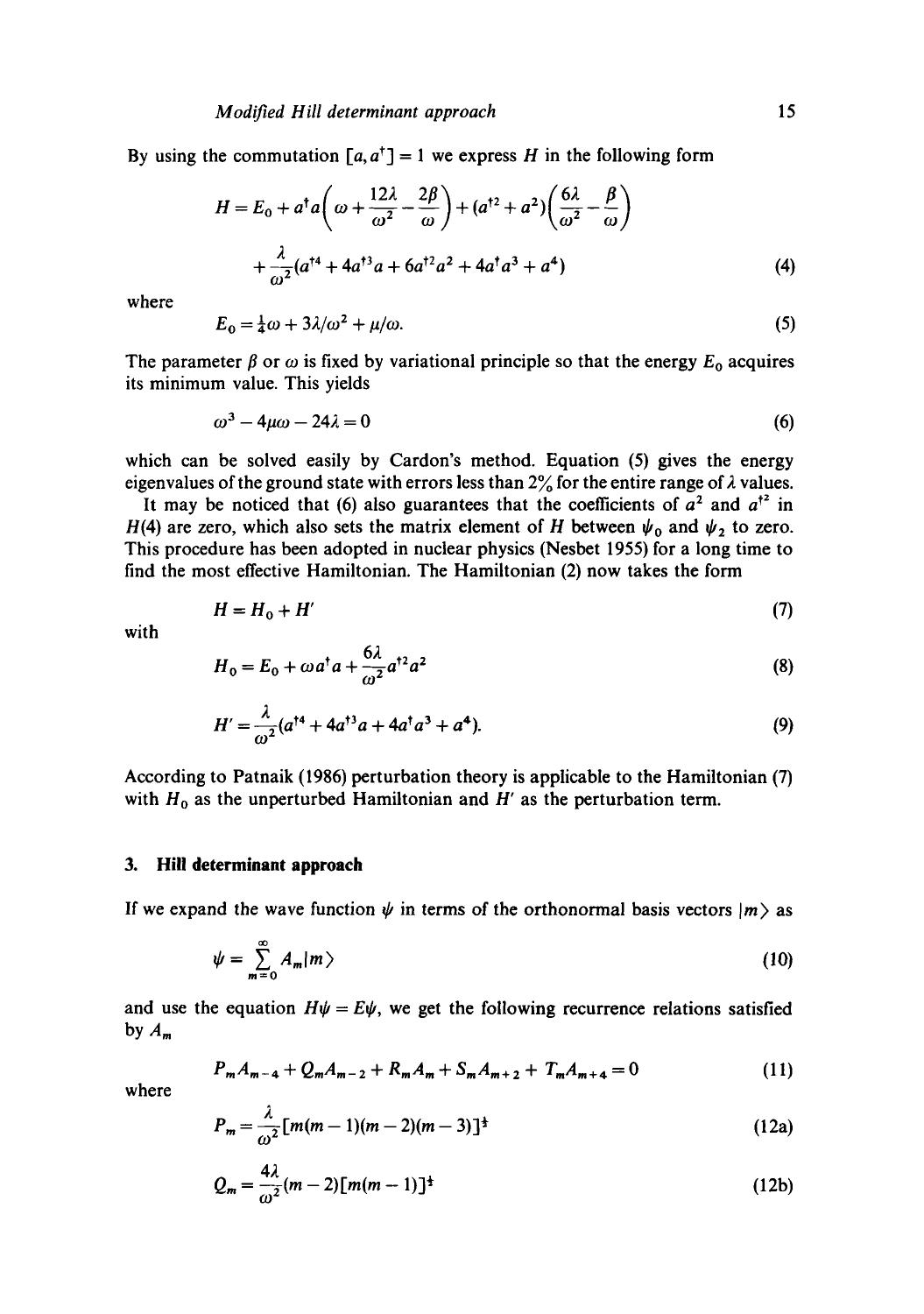16 *R N Chaudhuri and M Mondal* 

$$
R_m = \frac{\omega}{4} + \frac{3\lambda}{\omega^2} + \frac{\mu}{\omega} + m\omega + \frac{6\lambda}{\omega^2}m(m-1) - E
$$
 (12c)

$$
S_m = \frac{4\lambda}{\omega^2} m \left[ (m+2)(m+1) \right]^{\frac{1}{2}}
$$
 (12d)

$$
T_m = \frac{\lambda}{\omega^2} [(m+1)(m+2)(m+3)(m+4)]^{\frac{1}{2}}.
$$
 (12e)

The eigenvalue condition of Hill determinant for large  $n$  is

$$
\text{Det } D_n = 0 \tag{13}
$$

with

$$
D_n = \begin{pmatrix} R_v & S_v & T_v & 0 & 0 & \cdots \\ Q_{2+v} & R_{2+v} & S_{2+v} & T_{2+v} & 0 & \cdots \\ P_{4+v} & Q_{4+v} & R_{4+v} & S_{4+v} & T_{4+v} & \cdots \\ 0 & P_{6+v} & Q_{6+v} & R_{6+v} & S_{6+v} & \cdots \\ 0 & 0 & P_{8+v} & Q_{8+v} & R_{8+v} & \cdots \\ \vdots & \vdots & \vdots & \vdots & \vdots & \vdots \\ \vdots & \vdots & \vdots & \vdots & \vdots & \vdots \end{pmatrix} \tag{14}
$$

where  $v = 0$  for even-parity eigenvalues and  $v = 1$  for those of odd-parity. The zeros of Det  $D_n$  as a function of the parameter E give the energy eigenvalues of the problem.

# **4. Matrix diagonalization and approximate eigenvalues**

Considering the total Hamiltonian H we construct a 5  $\times$  5 matrix H<sub>mn</sub> whose elements are  $H_{mn} = \langle m|H|n\rangle$  and compute the eigenvalues from the vanishing of the secular determinant

$$
Det(H_{mn} - EI) = 0. \tag{15}
$$

The non-vanishing matrix elements of  $H$  are

$$
\langle n|H|n\rangle = \varepsilon_n = E_0 + n\omega + \frac{6\lambda}{\omega^2}n(n-1)
$$
 (16)

$$
\langle n-2|H|n\rangle = \langle n|H|n-2\rangle = \frac{4\lambda}{\omega^2}(n-2)[n(n-1)]^{\frac{1}{2}} \tag{17}
$$

$$
\langle n-4|H|n\rangle = \langle n|H|n-4\rangle = \frac{\lambda}{\omega^2} [n(n-1)(n-2)(n-3)]^{\frac{1}{2}}.
$$
 (18)

We assume that  $E_n - \varepsilon_n = \delta_n$  is a small correction term so that we may neglect the  $\delta_n^2$  and higher order terms. We obtain the following simple expression for the correction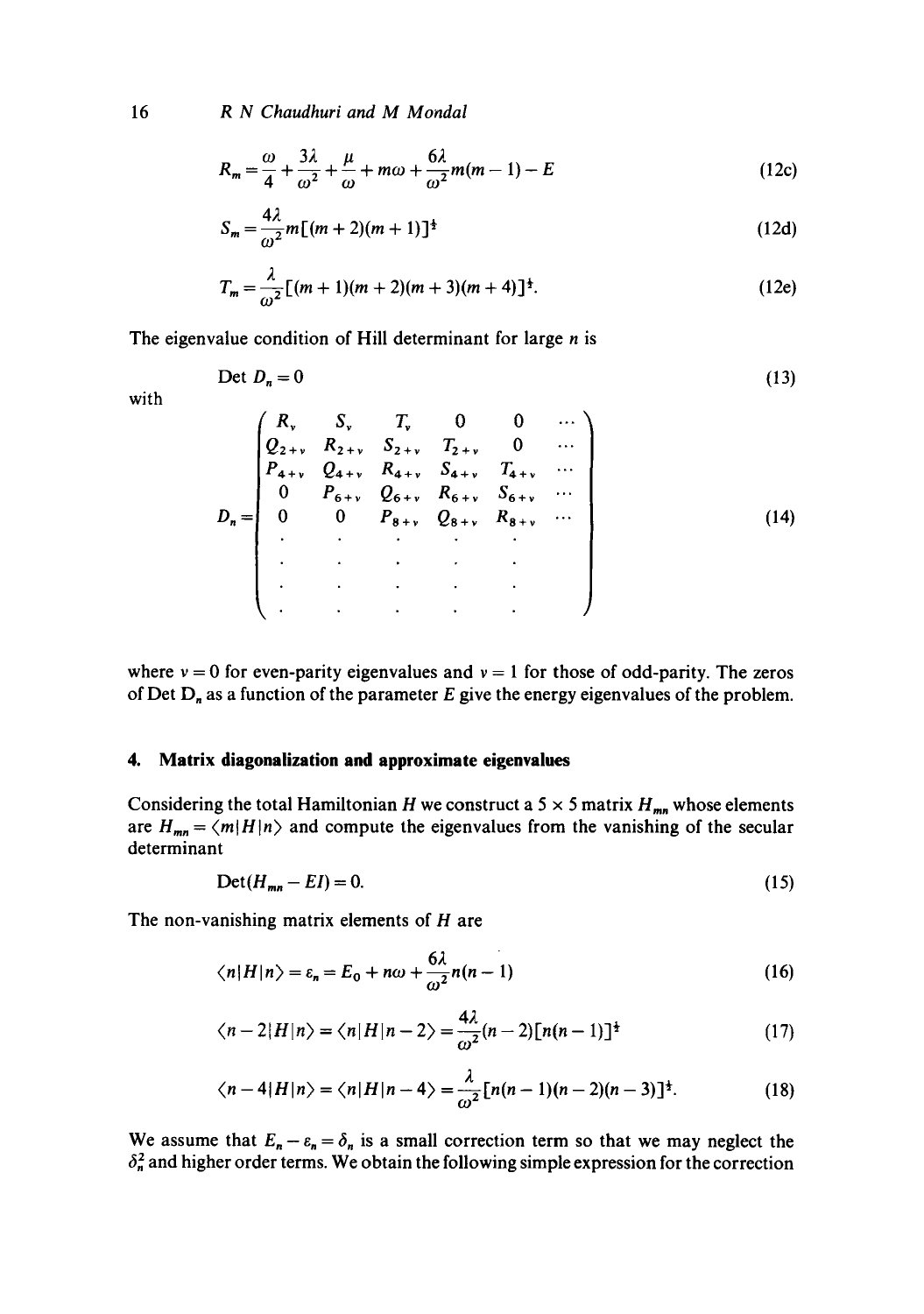terms of the ground state and the first two excited states

$$
\delta_0 = -\frac{6\lambda^2(\omega^9 + 18\lambda\omega^6 + 40\lambda^2\omega^3 - 192\lambda^3)}{\omega^2(\omega^{12} + 36\lambda\omega^9 + 257\lambda^2\omega^6 - 780\lambda^3\omega^3 - 720\lambda^4)}
$$
(19)

$$
\delta_1 = -\frac{48\lambda^2(\omega^9 + 36\lambda\omega^6 + 40\lambda^2\omega^3 + 96\lambda^3)}{\omega^2(\omega^{12} + 54\lambda\omega^9 + 672\lambda^2\omega^6 + 1200\lambda^3\omega^3 + 2880\lambda^4)}
$$
(20)

$$
\delta_2 = -\frac{384\lambda^2(\omega^9 + 42\lambda\omega^6 + 600\lambda^2\omega^3 + 2304\lambda^3)}{\omega^2(\omega^{12} + 72\lambda\omega^9 + 2058\lambda^2\omega^6 + 32040\lambda^3\omega^3 + 171072\lambda^4)}
$$
(21)

## **5. Results and discussion**

In table 1 we present the first four eigenvalues of the  $\mu x^2 + \lambda x^4$  anharmonic oscillator as obtained by the modified Hill determinant method for  $\mu = 1$ ,  $\lambda = 100$  and  $\mu = 0$ ,  $\lambda = 1$  and compare our results with the exact values. We have shown in parentheses the roots of the Hill determinant without the variational parameter ( $\beta = 0$  or  $\omega = 2$ ). We also consider the double-well oscillators of type  $-x^2 + \lambda x^4$  and compare our eigenvalues in table 2 with the exact values. We find that our calculation converges quickly to give stable roots for small size of the determinant. Biswas *et al* (1971) obtained the ground state of the  $x^2 + \lambda x^4$  oscillator for  $\lambda = 1$  with  $100 \times 100$ determinant and for  $\lambda = 10$  with 240 x 240 determinant without the variational scale parameter. We achieve the same order of accuracy with a determinant of order 15.

Table 1. Comparison of the first four eigenvalues of the potential  $\mu x^2 + \lambda x^4$  obtained by the method of modified Hill determinant with the exact values (Banerjee 1978, for  $\mu = 1$ ; Fernandez *et al 1989* for  $\mu = 0$ ). The roots of the Hill determinant for  $\beta = 0$  are given in the parentheses for  $\mu = 1$  and  $\lambda = 100$ .

|       | λ   | Modified Hill determinant method with<br>determinant of size |              |                |            |
|-------|-----|--------------------------------------------------------------|--------------|----------------|------------|
| $\mu$ |     | $5 \times 5$                                                 | $9 \times 9$ | $15 \times 15$ | Exact      |
| 1     | 100 | 4.999 800                                                    | 4.999419     | 4.999418       | 4.999418   |
|       |     | (8.084645)                                                   | (5.284808)   | (5.020073)     |            |
|       |     | 17-830 643                                                   | 17.830 194   | 17-830 193     | 17.830 192 |
|       |     | (44.731982)                                                  | (22.964396)  | (18.164436)    |            |
|       |     | 34.920.733                                                   | 34.874 124   | 34-873985      | 34.873984  |
|       |     | (190.147.547)                                                | (72.236102)  | $(40-687879)$  |            |
|       |     | 54 509 913                                                   | 54.385.763   | 54.385292      | 54.385292  |
|       |     | (440.514468)                                                 | (165.533068) | (79.872450)    |            |
| 0     | 1   | 1.060450                                                     | 1.060362     | 1.060362       | 1 060 362  |
|       |     | 3.799 775                                                    | 3.799.673    | 3.799 673      | 3.799673   |
|       |     | 7.466340                                                     | 7-455 731    | 7-455 698      | 7-455 698  |
|       |     | 11.672.588                                                   | 11.644854    | 11-644 746     | 11.644 746 |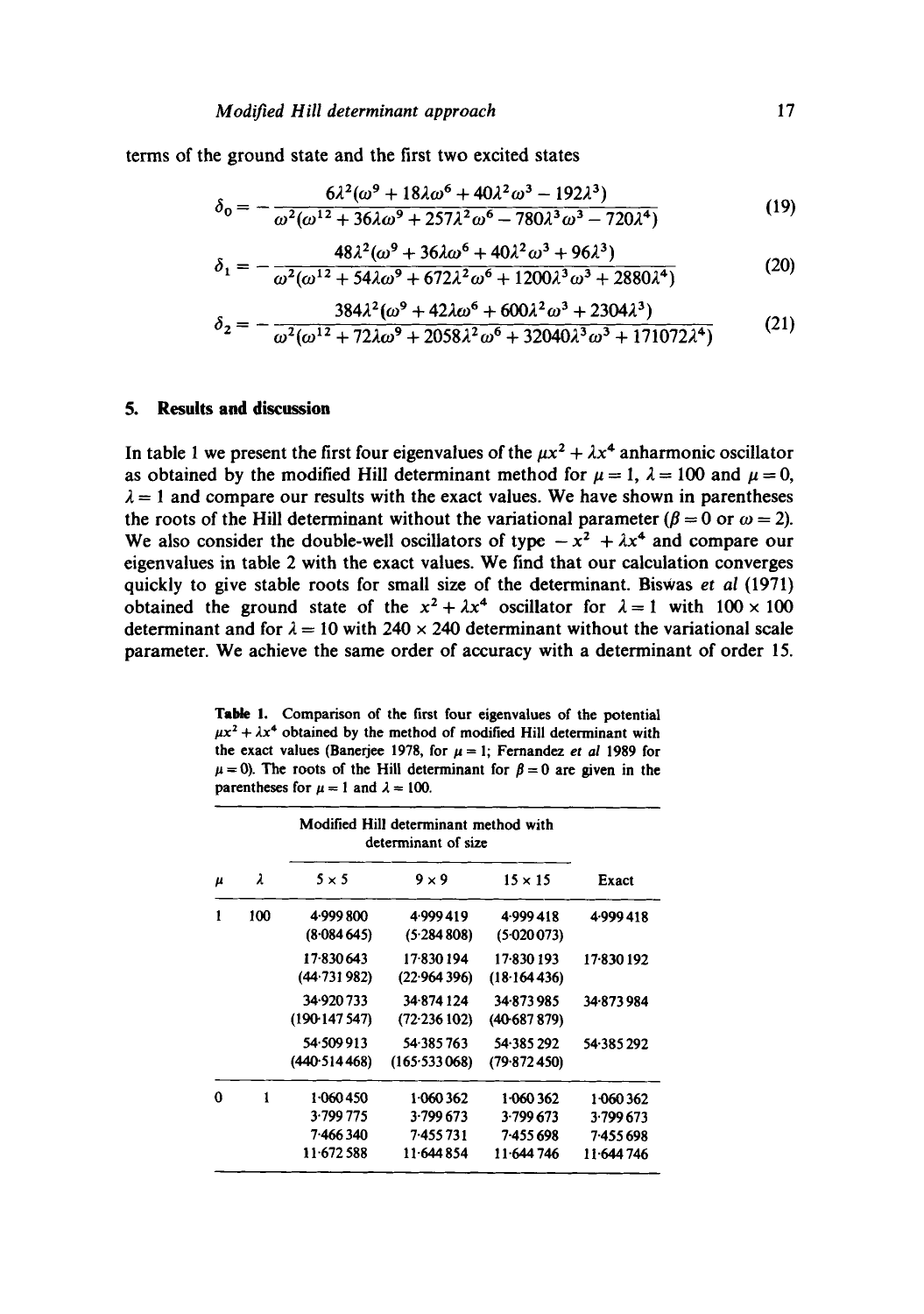**Table** 2. Comparison of the first four eigenenergies of the double-well oscillator  $-x^2 + 0.1x^4$  obtained by the method of modified Hill determinant with the exact values (Banerjee and Bhatnagar 1978).

| Modified Hill determinant method with<br>determinant of size |                |                |             |
|--------------------------------------------------------------|----------------|----------------|-------------|
| $11 \times 11$                                               | $35 \times 35$ | $40 \times 40$ | Exact       |
| $-1.264252$                                                  | $-1.265492$    | $-1.265492$    | $-1.265493$ |
| $-1.149333$                                                  | $-1.153058$    | $-1.153058$    | $-1.153059$ |
| 0.517939                                                     | 0.509489       | 0.509489       | 0.509489    |
| 1.559178                                                     | 1.543.547      | 1.543547       | 1.543546    |

This simple procedure is a significant improvement over the original method of Biswas *et al* (1971). Moreover, the original Hill determinant method of Biswas *et al*  (1971) is not applicable for non-positive values of  $\mu$ . Our method yields excellent results for pure quartic oscillator ( $\mu = 0$ ) and double-well oscillator ( $\mu < 0$ ).

In §4 we have obtained approximate eigenvalues  $\varepsilon_n + \delta_n$  for the first three eigenvalues of the anharmonic oscillator  $\mu x^2 + \lambda x^4$  by diagonalizing a matrix of order five. This gives errors of  $0.24\%$  for the ground state,  $0.77\%$  for the first excited state and 1.40% for the second excited state for  $\mu = 1$  and  $\lambda = 1000$ . The errors decrease for lower values of  $\lambda$ . When  $\lambda \to \infty$ ,  $\omega = (24\lambda)^{1/3}$ , the ground state energy  $\varepsilon_0 + \delta_0 =$  $1.063\lambda^{1/3}$  which is in good agreement with the exact value of  $1.060\lambda^{1/3}$  obtained by Hioe and Montroll (1975) in a complicated manner using Bergman representation. Diagonalization of the  $5 \times 5$  matrix yields only five diagonal elements of which lower order eigenvalues are accurate. For higher order eigenvalues one has to find the zeros of the Hill determinant (eq. 13) numerically. Equations (16),  $(19)$ – $(21)$  give the analytic expressions for the first three eigenvalues for all values of the coupling constant. We compute the first ten eigenvalues of the  $x^2 + \lambda x^4$  oscillator by the modified Hill determinant method and represent them graphically in figure 1. It appears from the graph that the eigenvalues form a family of almost parallel lines on log scales.

The method discussed here is very general and can be applied to any general anharmonic oscillator problem. Recently we have shown that this method removes the difficulties encountered by others with the sextic oscillator (Chaudhuri and Mondal 1989). We mention here that the expectation values  $\langle x^{2m} \rangle$  can be calculated approximately by this method for the general anharmonic oscillator problem. If a potential term  $\alpha x^{2m}$  is added to the Hamiltonian the energy change according to the first order perturbation theory is

$$
\Delta E = \alpha \langle x^{2m} \rangle,
$$

where  $\alpha$  is sufficiently small so that the first order perturbation result is quite accurate. We can calculate E and  $\Delta E$  and hence  $\langle x^{2m} \rangle$  by the application of modified Hill determinant method. The application of modified Hill determinant method to the general anharmonic oscillator and computation of  $\langle x^{2m} \rangle$  in any particular state will be discussed elsewhere.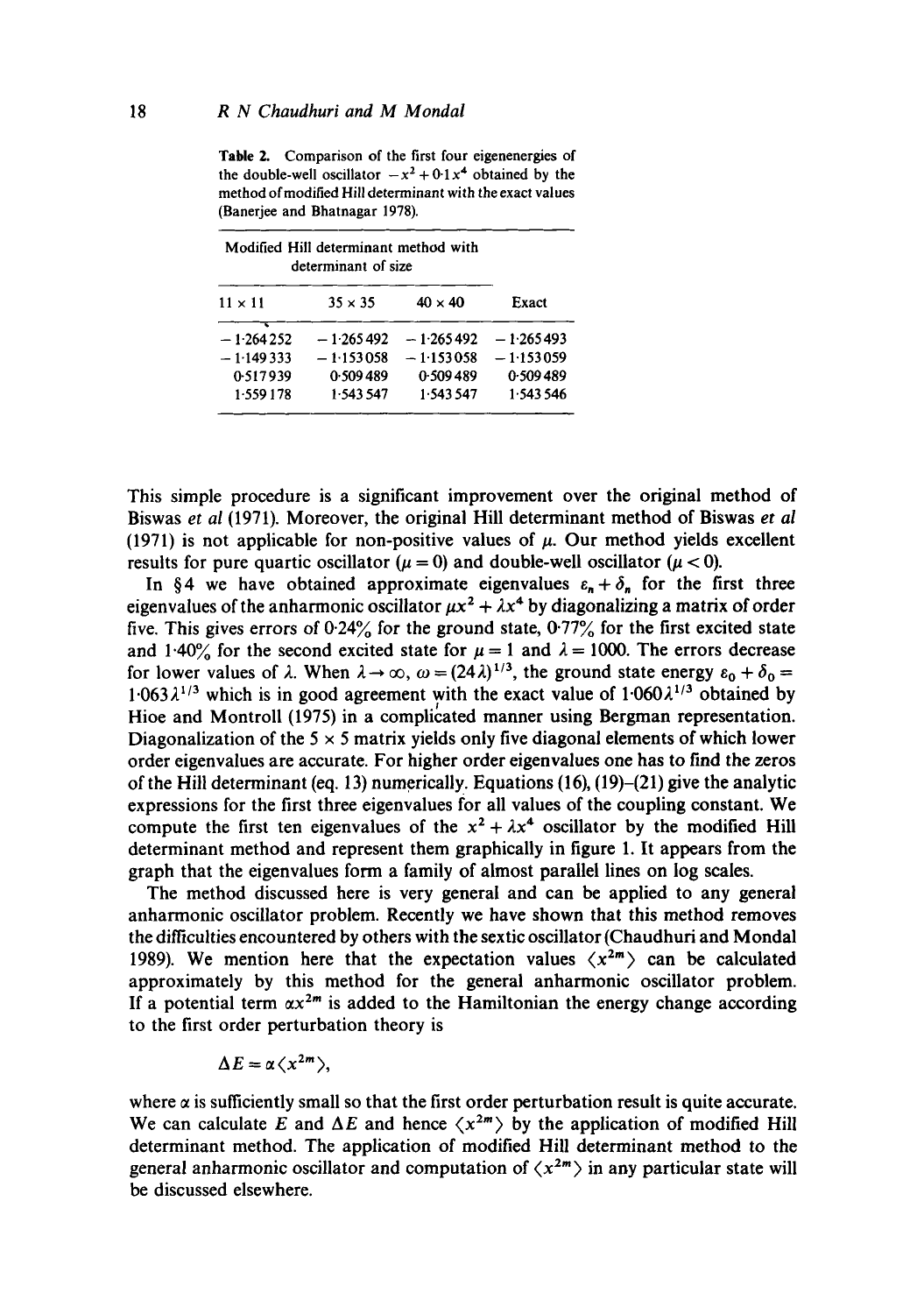

**Figure 1.** The first ten eigenenergies  $E_n$  of the oscillator  $x^2 + \lambda x^4$  are plotted against the anharmonic coupling  $\lambda$ .

#### **References**

Banerjee K 1978 *Proc. R. Soc. London* A364 265 Banerjce K and Bhattacharya K 1984 *Phys. Rev.* D29 1111 Banerjee K and Bhatnagar S P 1978 *Phys. Rev.* D18 4767 Bender C and Wu T T 1969 *Phys. Rev.* 184 1231 Bhargava V T A, Mathews P M and Scetharaman M 1989a *Pramana - J. Phys.* 32 99 Bhargava V T A, Mathews P M and Seetharaman M 1989b *Pramana - J. Phys.* 32 107 Biswas S N, Datta K, Saxena R P, Srivastava P K and Varma V S 1971 *Phys. Rev.* D4 3617 Boyd J P 1978 *d. Math. Phys.* 19 1445 Chang S J 1975 *Phys. Rev.* D12 1071 Chaudhuri R N and Mondal M 1989 *Phys. Rev.* A40 6080 Chaudhuri R N and Mukhcrjce B 1984 *J. Phys.* AI7 277 Chaudhuri R N and Mukhcrjee B 1985 *Pramana - J. Phys. 24* 685 Feranchuk I D and Komarov L I 1982 *Phys. Lett.* A88 211 Fernandez F M, Ma Q and Tipping R H 1989 *Phys. Rev.* A39 1605 Graffi S and Grecchi V 1978 *J. Math. Phys.* 19 1002 Hioe F T and Montroll E W 1975 *J. Math. Phys.* 16 1945